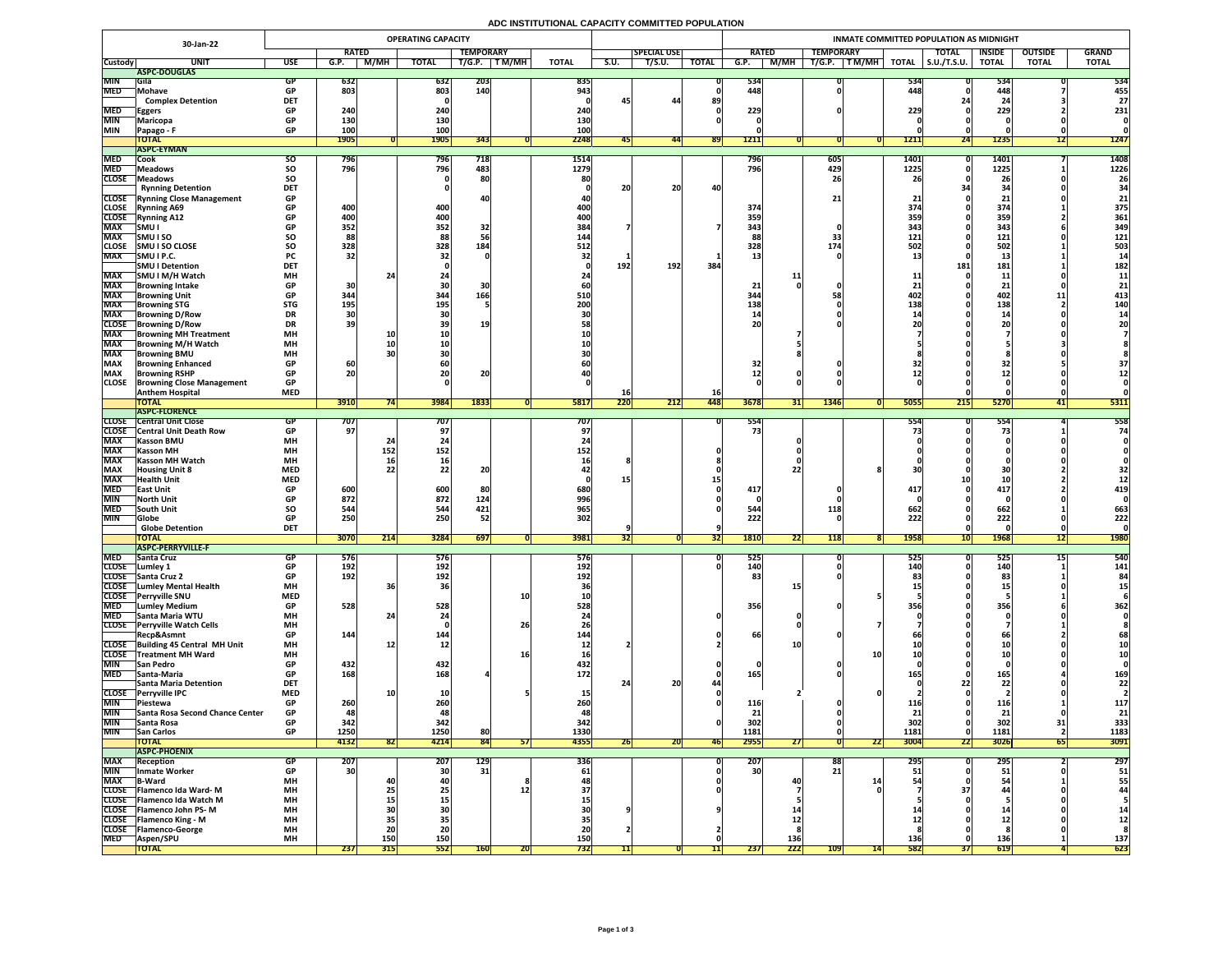## **ADC INSTITUTIONAL CAPACITY COMMITTED POPULATION**

|                               | 30-Jan-22                                                          |                          |                                 |             | <b>OPERATING CAPACITY</b>      |                           |             |                      |                           | INMATE COMMITTED POPULATION AS MIDNIGHT |                           |               |            |                  |                                                       |               |                            |                   |                   |                   |
|-------------------------------|--------------------------------------------------------------------|--------------------------|---------------------------------|-------------|--------------------------------|---------------------------|-------------|----------------------|---------------------------|-----------------------------------------|---------------------------|---------------|------------|------------------|-------------------------------------------------------|---------------|----------------------------|-------------------|-------------------|-------------------|
|                               |                                                                    |                          | <b>RATED</b>                    |             |                                | <b>TEMPORARY</b>          |             |                      |                           | <b>SPECIAL USE</b>                      |                           | <b>RATED</b>  |            | <b>TEMPORARY</b> |                                                       |               | <b>TOTAL</b>               | <b>INSIDE</b>     | <b>OUTSIDE</b>    | <b>GRAND</b>      |
| <b>Custody</b>                | <b>UNIT</b><br><b>ASPC-LEWIS</b>                                   | <b>USE</b>               | G.P.                            | M/MH        | <b>TOTAL</b>                   | T/G.P.                    | T M/MH      | <b>TOTAL</b>         | S.U.                      | T/S.U.                                  | <b>TOTAL</b>              | G.P.          | M/MH       | T/G.P.           | $\boxed{\mathsf{T}\,\mathsf{M}/\mathsf{M}\mathsf{H}}$ | <b>TOTAL</b>  | $\vert$ S.U./T.S.U.        | <b>TOTAL</b>      | <b>TOTAL</b>      | <b>TOTAL</b>      |
| <b>CLOSE Morey</b>            |                                                                    | GP/PC                    | <b>800</b>                      |             | 800                            |                           |             | 800                  | 16                        |                                         | <b>16</b>                 | 600           |            |                  |                                                       | 600           |                            | <b>600</b>        |                   | 601               |
|                               | <b>Morey Detention</b>                                             | <b>DET</b>               |                                 |             |                                |                           |             |                      | 80                        |                                         | 80                        |               |            |                  |                                                       |               |                            |                   |                   | 78                |
| <b>CLOSE</b> Rast             |                                                                    | <b>PC</b>                | 404                             |             | 404                            |                           |             | 404                  |                           |                                         |                           | 366           |            |                  |                                                       | 366           |                            | 366               |                   | 371               |
| CLOSE Rast II<br><b>CLOSE</b> | <b>RAST III</b>                                                    | PL.                      |                                 |             |                                |                           |             |                      |                           |                                         |                           | <b>10</b>     |            |                  |                                                       |               |                            |                   |                   | <b>10</b>         |
| <b>MAX</b>                    | <b>Rast PC</b>                                                     | rl.                      | 320                             |             | 320                            |                           |             | 320                  |                           |                                         |                           | 282           |            |                  |                                                       | 282           |                            | <u>්ටර</u><br>282 |                   | 291               |
|                               | CLOSE Rast Close Mgt.                                              | <b>PC</b>                |                                 |             |                                |                           |             |                      |                           |                                         |                           |               |            |                  |                                                       |               |                            |                   |                   |                   |
|                               | <b>Lewis Medical</b>                                               | <b>MED</b>               |                                 |             |                                |                           |             |                      |                           |                                         | <b>17</b>                 |               |            |                  |                                                       |               |                            |                   |                   |                   |
| <b>MED</b>                    | Stiner I                                                           | <b>GP</b>                | 378                             |             | 378                            | 197                       |             | 575                  |                           |                                         |                           | 362           |            |                  |                                                       | 362           |                            | 362               |                   | 366               |
| <b>MED</b>                    | Stiner II                                                          | <b>GP</b>                | 400                             |             | 400                            | 208                       |             | 608                  |                           |                                         |                           | 400           |            | 133              |                                                       | 533           |                            | 533               |                   | 542               |
| <b>MIN</b>                    | <b>Stiner Detention</b><br><b>Bachman PC</b>                       | <b>DET</b>               | 300                             |             | 300                            | 76                        |             | 376                  | 70                        |                                         | 70                        | 267           |            |                  |                                                       | 267           |                            | 69<br>267         |                   | 71<br>267         |
|                               | MED Bachman GP                                                     | GD.<br>UГ                | 300 <sub>l</sub><br><b>PODE</b> |             | 300 <sub>l</sub><br><b>POC</b> |                           |             | 376                  |                           |                                         |                           | 290           |            |                  |                                                       | cool<br>250   |                            | 200<br>LJU        |                   | 290               |
| <b>MED</b>                    | <b>Stiner Transitory</b>                                           | <b>TRANS</b>             | 22                              |             |                                | <b>11</b>                 |             |                      |                           |                                         |                           |               |            |                  |                                                       |               |                            | 32                |                   |                   |
|                               | <b>Bachman Detention</b>                                           | <b>DET</b>               |                                 |             |                                |                           |             |                      |                           |                                         | 80                        |               |            |                  |                                                       |               |                            |                   |                   |                   |
|                               | <b>CLOSE</b> Buckley PC                                            |                          | 750                             |             | 750                            |                           |             | 750                  | 16                        |                                         |                           | 598           |            |                  |                                                       | 598           |                            | 598               |                   | 603               |
| <b>MED</b>                    | <b>CLOSE</b> Buckley PC II<br><b>Barchey PC I</b>                  |                          | 370                             |             | 50<br>370                      | 150                       |             | 520                  |                           |                                         |                           | 370           |            |                  |                                                       | 402           |                            | 402               |                   | 402               |
| <b>MED</b>                    | <b>Barchey PC II</b>                                               |                          | 370                             |             | 370                            | 120                       |             | 490                  |                           |                                         |                           | 356           |            |                  |                                                       | 356           |                            | 356               |                   | 356               |
| <b>MED</b>                    | <b>Barchey PC III</b>                                              |                          |                                 |             |                                |                           |             |                      |                           |                                         |                           |               |            |                  |                                                       |               |                            |                   |                   |                   |
| <b>MED</b>                    | <b>Barchey PC Watch Cells</b>                                      | <b>MH</b>                |                                 |             |                                |                           | 20          |                      |                           |                                         |                           |               |            |                  |                                                       |               |                            | als w             |                   |                   |
|                               | <b>CLOSE</b> Sunrise Male Minors                                   | <b>GP</b>                |                                 |             |                                |                           |             |                      |                           |                                         |                           |               |            |                  |                                                       |               |                            |                   |                   |                   |
|                               | CLOSE Sunrise Femal Minors<br>CLOSE Sunrise Minors CDU/Watch       | <b>GP</b>                |                                 |             |                                |                           |             |                      |                           |                                         |                           |               |            |                  |                                                       |               |                            |                   |                   |                   |
| <b>MIN</b>                    | <b>TEagle Point Second Chance Center</b>                           | <b>GP</b>                | 300                             |             | 300                            |                           |             | 300                  |                           |                                         |                           | 187           |            |                  |                                                       | 187           |                            | 187               |                   | <b>190</b>        |
|                               | <b>TOTAL</b>                                                       |                          | 5104                            |             | 5104                           | 850                       | ZU.         | <b>5974</b>          | 279                       |                                         | 279                       | 4250          |            | <b>175</b>       |                                                       | 4438          | 239                        | 4677              | 451               | 4722              |
|                               | <b>ASPC-SAFFORD</b>                                                |                          |                                 |             |                                |                           |             |                      |                           |                                         |                           |               |            |                  |                                                       |               |                            |                   |                   |                   |
| <b>MIN</b>                    | <b>Fort Grant</b>                                                  | GP                       | 588                             |             | 588                            | <b>160</b>                |             | 7481                 |                           |                                         |                           | 329           |            |                  |                                                       | <b>329</b>    |                            | 329               |                   | 329               |
| MIN                           | <b>Miles Detention</b>                                             | <b>DET</b><br><b>GP</b>  | 615                             |             | 615                            |                           |             | 711                  |                           | 24                                      | 49                        | 222           |            |                  |                                                       | 222           |                            | 222               |                   | 224               |
| <b>MED</b>                    | <b>Sraham</b><br><b>Tonto</b>                                      | <b>PC</b>                | 250                             |             | 250                            | 160                       |             | 410                  |                           |                                         |                           | 250'          |            |                  |                                                       | 251           |                            | 251               |                   | 252               |
|                               | <b>Tonto Detention</b>                                             | <b>DET</b>               |                                 |             |                                |                           |             |                      |                           |                                         |                           |               |            |                  |                                                       |               |                            |                   |                   |                   |
|                               | <b>TOTAL</b>                                                       |                          | <b>1453</b>                     |             | 1453                           | 416                       |             | 1869                 |                           | $\overline{24}$                         |                           | 801           |            |                  |                                                       | 802           |                            | 814               |                   | 819               |
|                               | <b>ASPC-TUCSON</b>                                                 |                          |                                 |             |                                |                           |             |                      |                           |                                         |                           |               |            |                  |                                                       |               |                            |                   |                   |                   |
|                               | CLOSE Cimarron<br><b>Cimarron Detention</b>                        | GP<br><b>DET</b>         | 648                             |             | 648                            |                           |             | 648                  |                           | 48 <sub>1</sub>                         | 96 <sub>1</sub>           | 602           |            |                  |                                                       | 602           |                            | 602<br>84         |                   | 607               |
|                               | <b>CLOSE</b> Rincon MH Watch                                       | <b>MH</b>                |                                 |             | 79                             |                           |             | 85                   |                           |                                         |                           |               | 36         |                  |                                                       |               |                            |                   |                   |                   |
|                               | <b>CLOSE</b> Rincon Medical                                        | <b>MED</b>               |                                 |             |                                |                           |             |                      |                           |                                         |                           |               |            |                  |                                                       |               |                            |                   |                   |                   |
|                               | CLOSE Rincon S.N.U.                                                | <b>MED</b>               |                                 |             | 16                             |                           |             |                      |                           |                                         |                           |               |            |                  |                                                       |               |                            |                   |                   |                   |
|                               | <b>CLOSE</b> Cimarron Transitory                                   | <b>TRANS</b>             |                                 |             |                                |                           |             |                      |                           |                                         |                           |               |            | <b>18</b>        |                                                       |               |                            |                   |                   |                   |
| <b>CLOSE</b> Rincon           | <b>CLOSE</b> Rincon MH Program                                     | <b>GP</b><br><b>MH</b>   | 340                             | 256         | 340<br>256                     |                           |             | 340<br>256           |                           |                                         |                           | 331           | <b>190</b> |                  |                                                       | 331<br>190    |                            | 331<br><b>190</b> |                   | 331<br><b>190</b> |
| <b>MAX</b>                    | <b>Rincon MH Program II</b>                                        | <b>MH</b>                |                                 | <b>149</b>  | 149                            |                           |             | 152                  |                           |                                         |                           |               | 88         |                  |                                                       |               |                            | 88                |                   | 92                |
| <b>MAX</b>                    | <b>Rincon MH Watch II</b>                                          | <b>MH</b>                |                                 |             |                                |                           | 20          |                      |                           |                                         |                           |               |            |                  |                                                       |               |                            |                   |                   |                   |
| <b>MED</b>                    | <b>Santa Rita</b>                                                  | <b>GP</b>                | 768                             |             | 768                            |                           |             | 768                  |                           |                                         |                           | 709           |            |                  |                                                       | 709           |                            | 709               |                   | 714               |
| <b>MED</b>                    | Manzanita S.N.U.                                                   | <b>MED</b>               |                                 |             | 25 <sub>1</sub>                |                           | <b>20</b>   |                      |                           |                                         |                           |               | 25         |                  |                                                       |               |                            | 39                |                   |                   |
| <b>MED</b>                    | Manzanita                                                          | <b>GP</b>                | 179                             |             | 179                            | 107                       |             | 286                  |                           |                                         |                           | 179           |            |                  |                                                       |               | <b>NA</b>                  | 219               |                   | 220               |
| <b>MED</b>                    | MED Manzanita Second Chance Center<br><b>Manzanita Watch Cells</b> | <b>GP</b><br><b>MH</b>   | 48                              |             | 481                            |                           |             |                      |                           |                                         |                           |               |            |                  |                                                       |               | <b>NA</b>                  | ZZ.               |                   | 22                |
| <b>MED</b>                    | Manzanita Residential                                              | <b>MED</b>               |                                 |             | 58                             |                           |             |                      |                           |                                         |                           |               |            |                  |                                                       |               |                            |                   |                   | 57                |
|                               | <b>Manzanita Detention</b>                                         | <b>DET</b>               |                                 |             |                                |                           |             |                      | 12                        | 11                                      | 23                        |               |            |                  |                                                       |               |                            |                   |                   |                   |
| <b>MED</b>                    | Winchester                                                         | <b>GP</b>                | 400                             |             | 400                            | 336                       |             | 736                  |                           |                                         |                           | 400           |            | 264              |                                                       | 664           |                            | 664               |                   | 673               |
|                               | <b>Winchester Detention</b><br><b>Complex Detention</b>            | <b>DET</b><br><b>DET</b> |                                 |             |                                |                           |             |                      | TT<br>40                  | ┹┻                                      | 24<br>80                  |               |            |                  |                                                       |               |                            |                   |                   | 20                |
| <b>MIN</b>                    | Catalina                                                           | <b>GP</b>                | 360                             |             | 360                            |                           |             | 360                  |                           |                                         |                           | 350           |            |                  |                                                       | 350           |                            | <b>350</b>        |                   | 351               |
| <b>MIN</b>                    | Whetstone                                                          | <b>GP</b>                | 1250                            |             | 1250                           |                           |             | 1250                 |                           |                                         |                           | 960           |            |                  |                                                       | 960           |                            | 960               |                   | 960               |
|                               | <b>TOTAL</b>                                                       |                          | 3993                            | 607         | 4600                           | 467                       | 47          | <b>5116</b>          | <b>178</b>                | 111                                     | 289                       | 3553          | 410        | <b>322</b>       | 14                                                    | 4299          | 241                        | 4540              | 55                | 4573              |
|                               | <b>ASPC-WINSLOW</b>                                                |                          |                                 |             |                                |                           |             |                      |                           |                                         |                           |               |            |                  |                                                       |               |                            |                   |                   |                   |
| <b>MIN</b>                    | <b>Coronado</b>                                                    | GP                       | 492                             |             | 492                            | <b>136</b>                |             | 628                  |                           |                                         |                           | <b>123</b>    |            |                  |                                                       | 123           |                            | <b>123</b>        |                   | 123               |
| CLOSE Kaibab                  | <b>Complex Detention</b>                                           | GP<br><b>DET</b>         | 800                             |             | 800                            |                           |             | 800                  | 20                        | 19                                      | 39                        | 661           |            |                  |                                                       | 661           |                            | 661<br>21         |                   | 666<br>21         |
| <b>MIN</b>                    | <b>Apache</b>                                                      | <b>GP</b>                | 334                             |             | 334                            | 80                        |             |                      |                           |                                         |                           | 334           |            |                  |                                                       | 337           |                            | 337               |                   | 337               |
|                               | <b>Apache Detention</b>                                            | <b>DET</b>               |                                 |             |                                |                           |             |                      | TC                        |                                         | $12$                      |               |            |                  |                                                       |               |                            |                   |                   |                   |
|                               | <b>TOTAL</b>                                                       |                          | 1626                            |             | <b>1626</b>                    | 216                       |             | 1842                 | 32                        | <b>19</b>                               | 51                        | 1118          |            |                  |                                                       | 1121          | <u>21 </u>                 | 1142              |                   | 1147              |
|                               | <b>ASPC-YUMA</b>                                                   |                          |                                 |             |                                |                           |             |                      |                           |                                         |                           |               |            |                  |                                                       |               |                            |                   |                   |                   |
| <b>MED</b>                    | Cheyenne<br><b>Cheyenne Detention</b>                              | <b>GP</b><br><b>DET</b>  | 800                             |             | 800                            | 324                       |             | 1124                 |                           | <b>39</b>                               | 79                        | 717           |            |                  |                                                       | 717           | <b>60</b>                  | <b>60</b>         |                   | 733<br>64         |
| <b>MIN</b>                    | Cocopah                                                            | <b>GP</b>                | 250                             |             | 250                            | <b>80</b>                 |             | 330                  | <b>40</b>                 |                                         |                           |               |            |                  |                                                       |               |                            |                   |                   |                   |
| <b>CLOSE</b>                  | Dakota Y13                                                         | <b>GP</b>                | 800                             |             | 800                            |                           |             | 800                  | <b>16</b>                 |                                         | <b>16</b>                 | 397           |            |                  |                                                       | 397           |                            | 397               |                   | 404               |
|                               | <b>Dakota Detention</b>                                            | <b>DET</b>               |                                 |             |                                |                           |             |                      | 80                        |                                         | 80                        |               |            |                  |                                                       |               |                            | <b>44</b>         |                   | 41                |
| <b>MED</b>                    | <b>Cibola</b>                                                      | <b>GP</b>                | 1250                            |             | 1250                           | <b>16</b>                 |             | 1266                 |                           |                                         |                           | 841           |            |                  |                                                       | 841           |                            | 841               | ᅩᄾ                | 851               |
| <b>MIN</b>                    | La Paz                                                             | <b>GP</b>                | 1250                            |             | 1250                           |                           |             | 1250                 |                           |                                         |                           | 702           |            |                  |                                                       | 702           |                            | 702               |                   | 704               |
|                               | <b>TOTAL</b><br><b>TOTAL IN-STATE</b>                              |                          | 4350<br>29780                   | <b>1292</b> | 4350<br><b>31072</b>           | <b>420</b><br><b>5486</b> | <u> 146</u> | 4770<br><b>36704</b> | <b>136</b><br><b>1006</b> | 39<br><b>469 </b>                       | <b>175</b><br><b>1475</b> | 2657<br>22270 | 712        | 2074             |                                                       | 2657<br>25127 | <b>100</b><br>$\sqrt{921}$ | 2757<br>26048     | <b>40</b><br> 262 | 2797<br>26310     |
|                               |                                                                    |                          |                                 |             |                                |                           |             |                      |                           |                                         |                           |               |            |                  |                                                       |               |                            |                   |                   |                   |